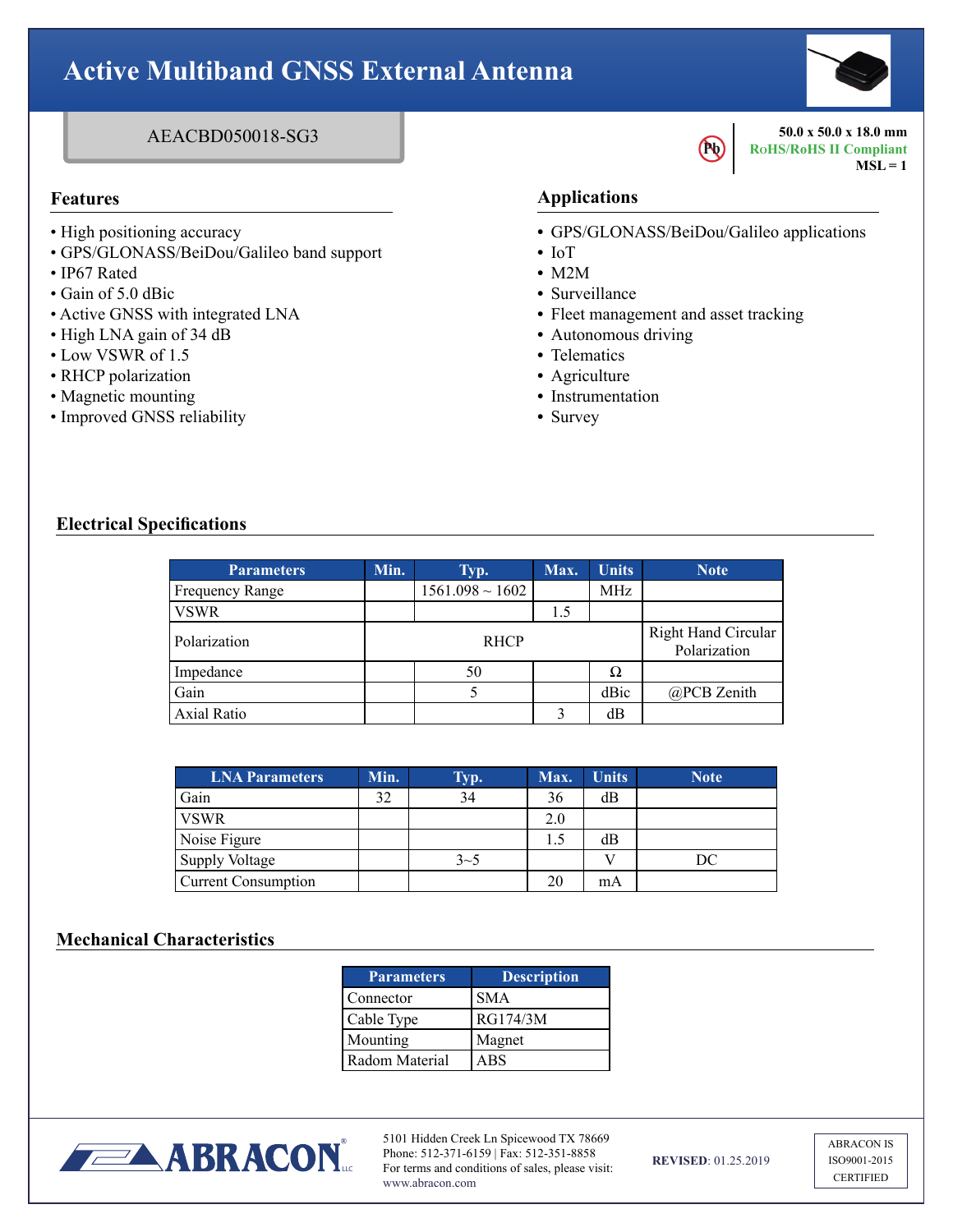# **Active Multiband GNSS External Antenna**

# AEACBD050018-SG3

**Pb** 

**50.0 x 50.0 x 18.0 mm RoHS/RoHS II Compliant**  $MSL = 1$ 

## **Environmental Characteristics**

| <b>Parameters</b>         | <b>Description</b>                        |
|---------------------------|-------------------------------------------|
| <b>Ingress Protection</b> | IP67 rated                                |
| Operating temperature     | $-40^{\circ}$ C to $+85^{\circ}$ C        |
| <b>Relative Humidity</b>  | Up to 95 $\%$                             |
| Vibration                 | 10 to 55 Hz with 1.5 mm amplitude 2 hours |

### **Dimensions**



# **Product Image**





5101 Hidden Creek Ln Spicewood TX 78669 Phone: 512-371-6159 | Fax: 512-351-8858 For terms and conditions of sales, please visit: www.abracon.com

**REVISED**: 01.25.2019

ABRACON IS ISO9001-2015 **CERTIFIED**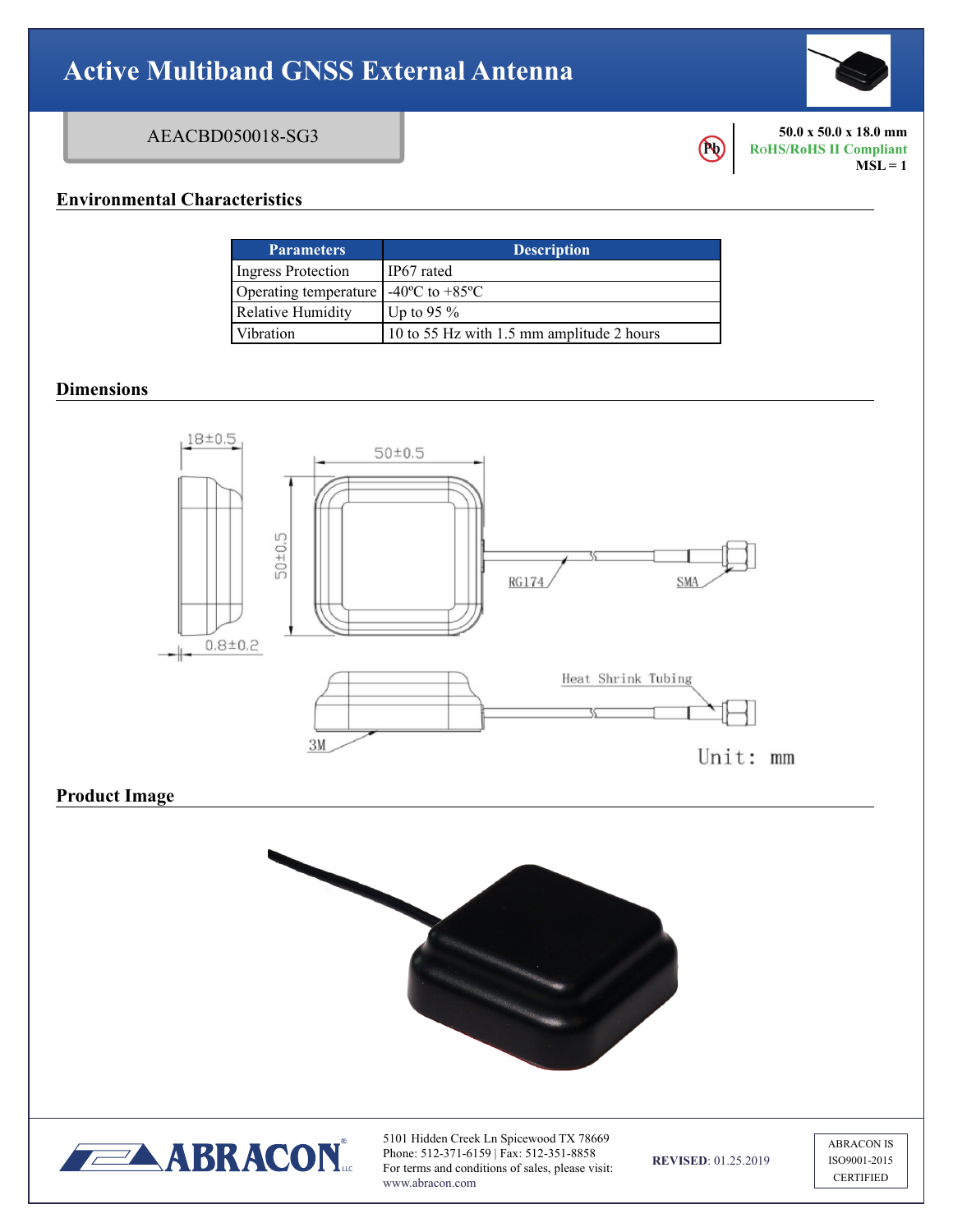

**ATTENTION:** Abracon LLC's products are COTS – Commercial-Off-The-Shelf products; suitable for Commercial, Industrial and, where designated, Automotive Applications. Abracon's products are not specifically designed for Military, Aviation, Aerospace, Life-dependent Medical applications or any application requiring high reliability where component failure could result in loss of life and/or property. For applications requiring high reliability and/or presenting an extreme operating environment, written consent and authorization from Abracon LLC is required. Please contact Abracon LLC for more information.



5101 Hidden Creek Ln Spicewood TX 78669 Phone: 512-371-6159 | Fax: 512-351-8858 For terms and conditions of sales, please visit: www.abracon.com

**REVISED**: 01.25.2019

ABRACON IS ISO9001-2015 **CERTIFIED**